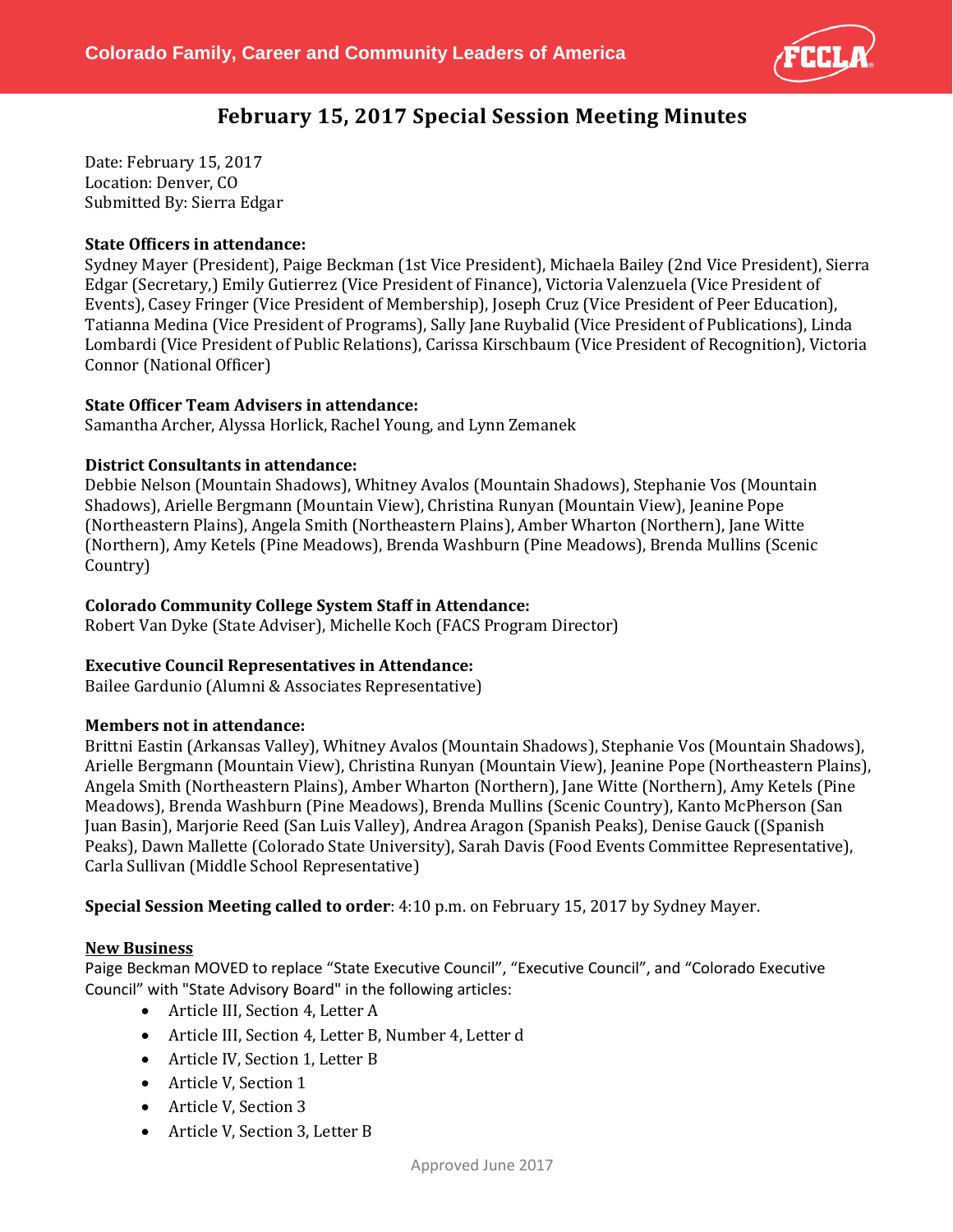

- Article V, Section 3, Letter C
- Article V, Section 3, Letter E
- Article V, Section 4
- Article V, Section 5, Letter B, Number 3
- Article V, Section 6, Letter B, Number 2
- Article V, Section 6, Letter B, Number 10
- Article V, Section 7, Letter C, Number 6
- Article V, Section 8, Letter B, Number 2
- Article V, Section 9, Letter B, Number 1
- Article V, Section 10, Letter B, Number 1
- Article V, Section 10, Letter B, Number 2
- Article V, Section 10, Letter B, Number 4
- Article VI, Section 3, Letter D, Number 11
- Article VI, Section 6, Letter C
- Article VI, Section 7, Letter D
- Article VI, Section 11, Letter D, Number 1
- Article VIII

Motion was seconded.

The motion was adopted.

Paige Beckman MOVED to replace "State Officer Team", "FCCLA State Officer Team", and "FCCLA State Officers" with "State Executive Council" in the following articles:

- Article III, Section 1, Letter C
- Article V, Section 1, Letter B
- Article V, Section 1, Letter E
- Article V, Section 3, Letter B
- Article V, Section 4
- Article V, Section 6, Letter B, Number 9
- Article V, Section 9
- Article VI
- Article VI, Section 1, Letter A
- Article VI, Section 1, Letter B
- Article VI, Section 2, Letter A
- Article VI, Section 2, Letter B
- Article VI, Section 3, Letter A
- Article VI, Section 3, Letter B
- Article VI, Section 3, Letter D, Number 1
- Article VI, Section 3, Letter D, Number 13
- Article VI, Section 3, Letter D, Number 15
- Article VI, Section 7, Letter A
- Article VI, Section 7, Letter B, Number 1
- Article VI, Section 8, Letter B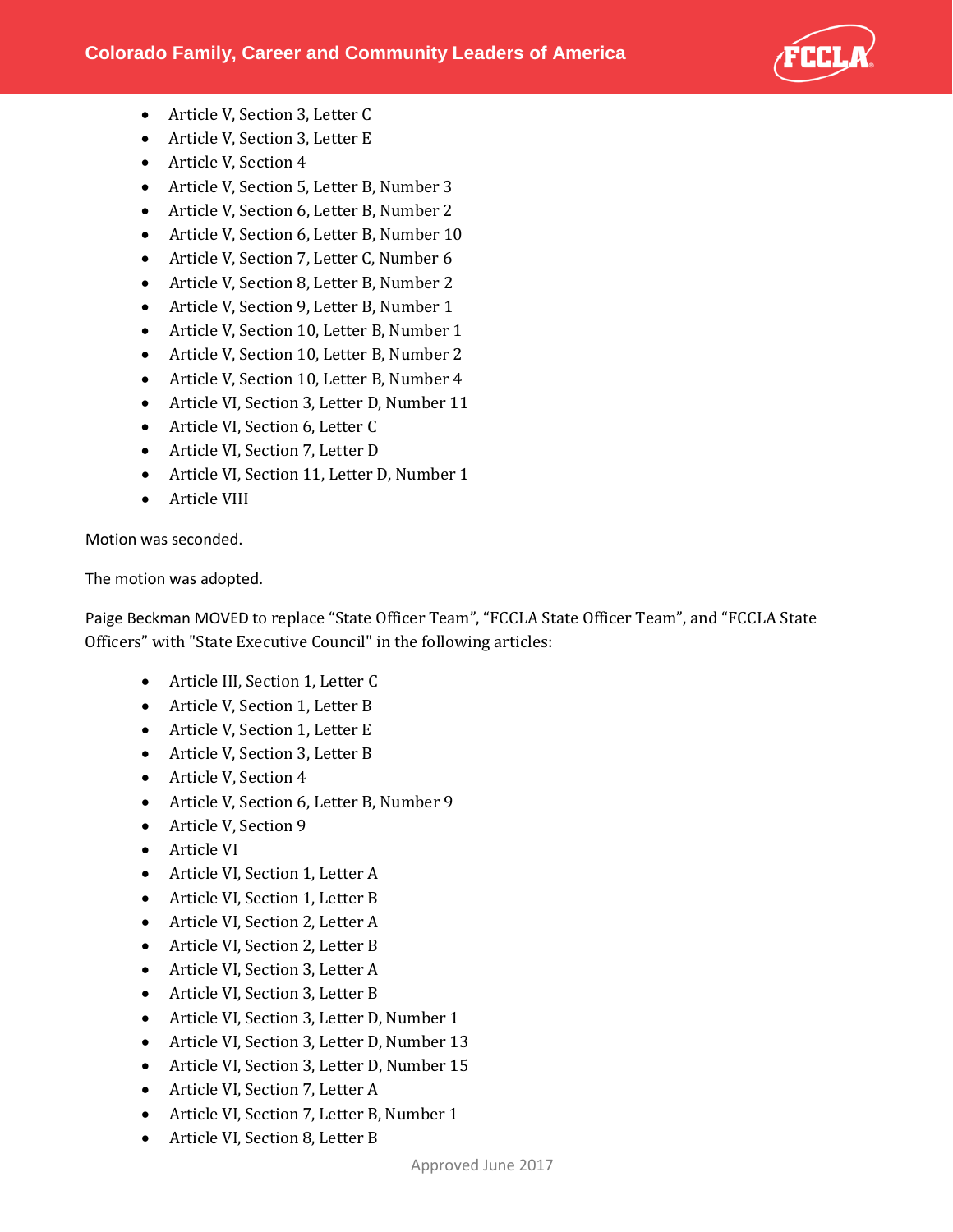

- Article VI, Section 8, Letter C
- Article VI, Section 11, Letter E
- Article VI, Section 11, Letter F

Motion was seconded.

The motion was adopted.

Paige Beckman MOVED to add the following article "Article V: Colorado FCCLA Board of Directors" and renumber the remaining articles in numeric order:

**Section 1. Membership.** The Colorado FCCLA Board of Directors shall consist of the following members not to exceed 11: local chapter advisers, Alumni & Associates member, ex officio members, State Executive Council members, and members at-large.

A. Local Chapter Advisers. Two directors shall be local FCCLA chapter advisers elected in alternating years to serve a three year term. One director shall be a local FCCLA chapter adviser who is a member of the Family and Consumer Sciences division of the Association of Career Technical Education that elected by the Colorado Association Teachers of Family and Consumer Sciences. One director shall be a local chapter adviser elected by the chapter advisers at the annual FCCLA State Leadership Conference and is not required to be a member of any other professional organization.

One director shall be local FCCLA chapter advisers elected in alternating years at the annual Colorado Association of Teachers of Family and Consumer Sciences conference to serve a three year term. These local chapter advisers must be members of the Family and Consumer Sciences division of the Association of Career Technical Education. One additional director selected by the district consultants elected in alternating in alternative years and this director is not required to be member of a FCS professional.

- B. Alumni & Associates Member. One director shall be elected from eligible Colorado Alumni & Associates members to serve a three year term.
- C. Members Ex Officio. There shall be three ex officio directors as follows: Family and Consumer Sciences teacher educator employed by Colorado State University; Colorado FCS Program Director employed by the Colorado Community College System; and the Colorado FCCLA State Adviser employed by the Colorado Community College System.
- D. State Executive Council Members. There shall be three directors from the current State Executive Council to be elected by the current State Executive Council.
- E. Members At-Large. There shall be two directors elected by the board in alternating years to serve a three year term as follows: one business and industry representative who is a member of the American Association of Family and Consumer Sciences; and one local secondary school administrator.
- F. Term of Office. Directors shall serve their designated years. All elected members may be reelected for another term. At least 12 months must have elapsed before such director having served two consecutive terms may be elected for another term. Ex-officio members shall serve on the board until the time they vacate their respective roles.
- G. Voting Privileges. Each member of the board (except the Colorado FCCLA State Adviser) shall have the power to cast one vote on any issue to be determined by the board.
- H. Vacancies. The board may fill vacancies at any state meeting upon special elections of the respective groups and/or State Executive Council. Any director elected for the balance of an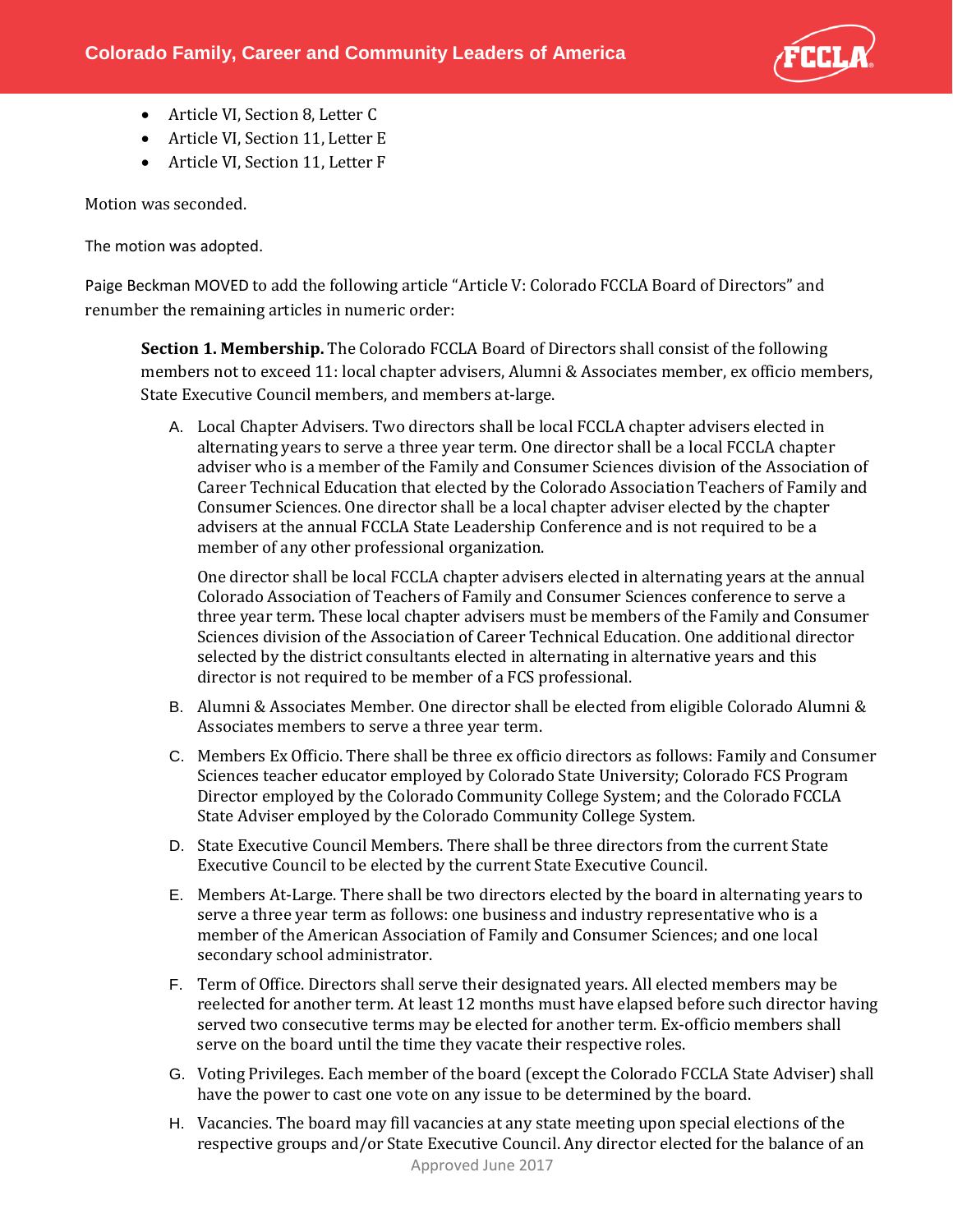

unexpired term shall, in addition, be eligible for the maximum number of complete consecutive terms as director as provided in these bylaws.

- I. Representation. Members of the board shall serve as directors the Colorado FCCLA Board of Directors as a whole and not solely as a representative of any other body, while taking into consideration the views and interests of others.
- J. Assumption of Office. Person elected to the board shall ordinarily assume their office as director immediately following the State Leadership Conference.

**Section 2. Responsibilities.** The essential function of the Colorado FCCLA Board of Directors shall be program development, program implementation and public relations. The Colorado FCCLA Board of Directors shall have the following responsibilities:

- A. Determine the aims and objectives of the State FCCLA program.
- B. Recommend the establishment of programs, projects, and activities.
- C. Conduct the official business of the organization at the State Leadership Conference.
- D. Interpret and advocate the goals and program activities of FCCLA to groups and individuals within and outside the organization.
- E. Review and approve the policies of the State Association.

**Section 3. Officers of the Board.** The officers of the board shall consist of the chairperson, vice chairperson, treasurer, and secretary.

- F. Election, Terms and Vacancies of Officers. The above officers shall be elected by the members of the board from among the voting members of the board that are 18 years of age or older. They shall serve for a term of one year or until their successor shall be elected and assume office. Officers may be eligible for reelection. No director, however, shall serve in the same office for more than two consecutive terms. Any vacancy among the officers may be filled at any duly constituted meeting of the board.
- G. Chairperson and Vice Chairperson. The chairperson shall preside at all meetings of the board, shall perform the duties customary to that office, and shall be a member of all committees of the board. In the absence of the chairperson, the vice chairperson shall perform all duties pertaining to the office of the chairperson. The vice chairperson shall serve as chair-elect and succeed the to the position of chairperson at the next election of officers. The chair person shall appoint all standing and ad hoc committees of the board annually.
- H. Treasurer. The treasurer of the board shall serve as chair of the Finance Committee; shall have authority to sign any official documents duly prepared and requiring signature of the treasurer of the board.
- I. Secretary. The secretary of the board shall record all motions and actions and keep record of all meetings. The official minutes of the board will be posted on the Colorado FCCLA website upon their approval by the board.

**Section 3. Meetings.** The Colorado FCCLA Board of Directors shall have regular and special meetings.

- A. Regular Meetings. There shall be two regular meeting of the board each year. One regular meeting shall be the same week of the annual State Leadership Conference at the same facility as the conference and the other regular meeting shall be in the fall.
- B. Quorum. A majority of the members of the board shall constitute a quorum.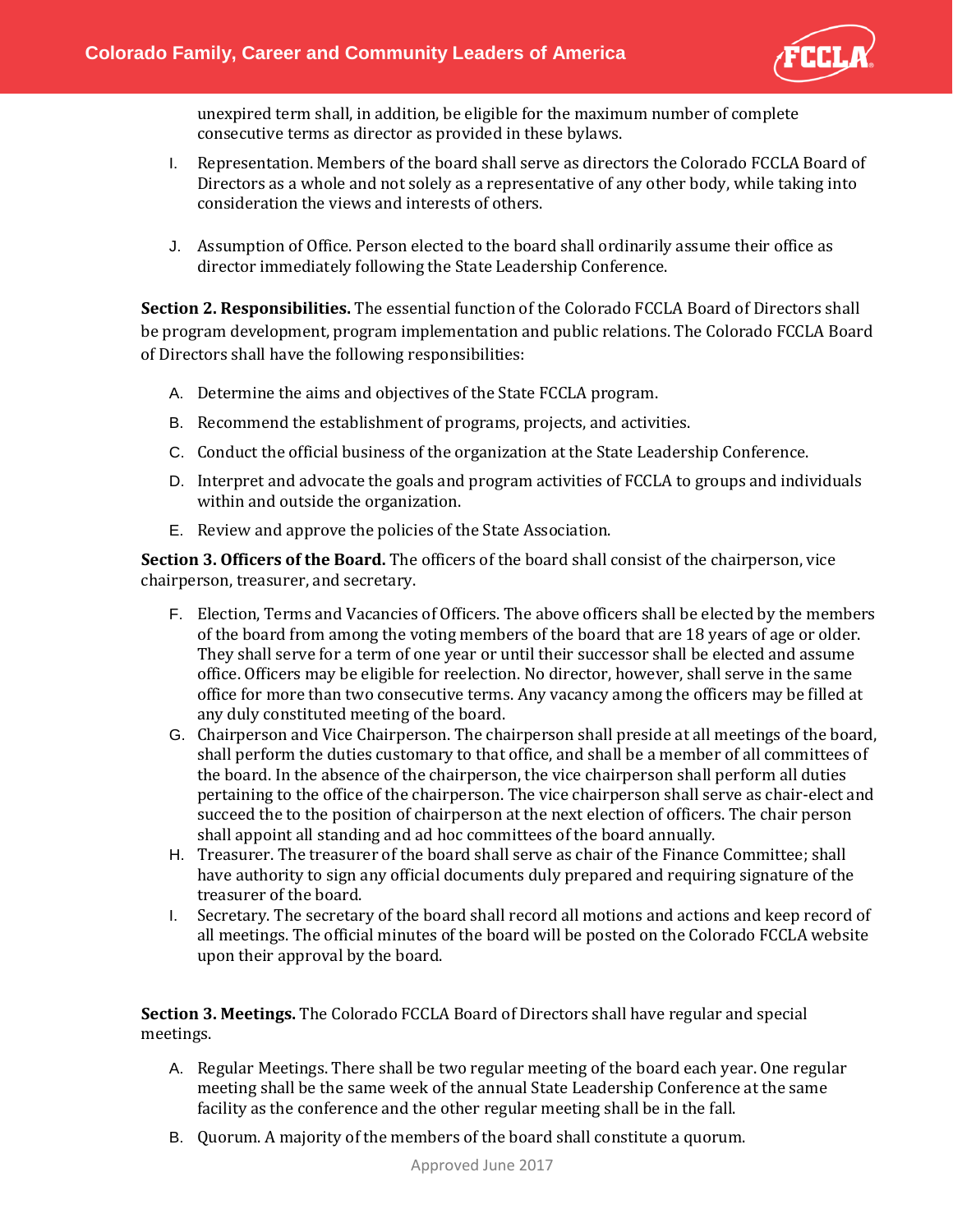

- C. Voting. Decisions shall be adopted by a majority vote.
- D. Special Meetings. A current conferencing technology meeting will take place for a special session. A majority of members of the board shall constitute a quorum. Family and Consumer Sciences Program Director, Colorado FCCLA State Adviser, and/or Chairperson may call a special session.
- E. Notice. The board shall be notified at least 30 days in advance of a meeting.
- F. Order and Nature of Business. The selection and order of the business during board meetings shall be determined by the chairperson in consultation with the Colorado FCCLA State Adviser. Agenda items submitted by any voting members of the board shall be considered.
- G. Attendance by Non-Directors. Non-directors may attend all board meetings except when the board is called into executive session.
- H. Executive Session. The board may hold executive session in the course of any meeting in which only voting members shall participate.

**Section 4. Committees.** There shall be an executive committee, standing committees, and ad hoc committees of the board. Standing committees shall include: Finance Committee, Programs Committee, and Bylaws and Policies Committee. Ad hoc and task forces may be appointed by the Chairperson of the board with the approval of the board, and they shall report to the board through the appropriate standing committee.

A. Standing Committee: Following the State Leadership Conference and upon recommendation of the incoming officers of the board, the chairpersons and members of the standing committees shall be appointed by the chairperson of the board. The chairpersons of the standing committees shall be directors. Non-board members may serve as voting members of the committees, except the Finance Committee. The vice president of finance shall serve as a member ex officio of the Finance Committee. There shall be one member of the State Executive Council on each standing committee. Each committee shall meet at least two times a year.

**Section 5. Indemnification of Directors.** Any person made party to any action, suit or proceeding by reason of the fact that the person is or was a member of the Colorado FCCLA Board of Directors shall be indemnified by Colorado Family, Career and Community Leaders of America against expenses actually incurred by the person in defense of such action.

Motion was seconded.

The motion was adopted.

Paige Beckman MOVED to replace "State Executive Council" and "State Advisory Board" in the following articles:

- Article III, Section 1, Letter C
- Article III, Section 2, Letter B
- Article IV, Section 3
- Article IV, Section 4
- Article IV, Section

Motion was seconded.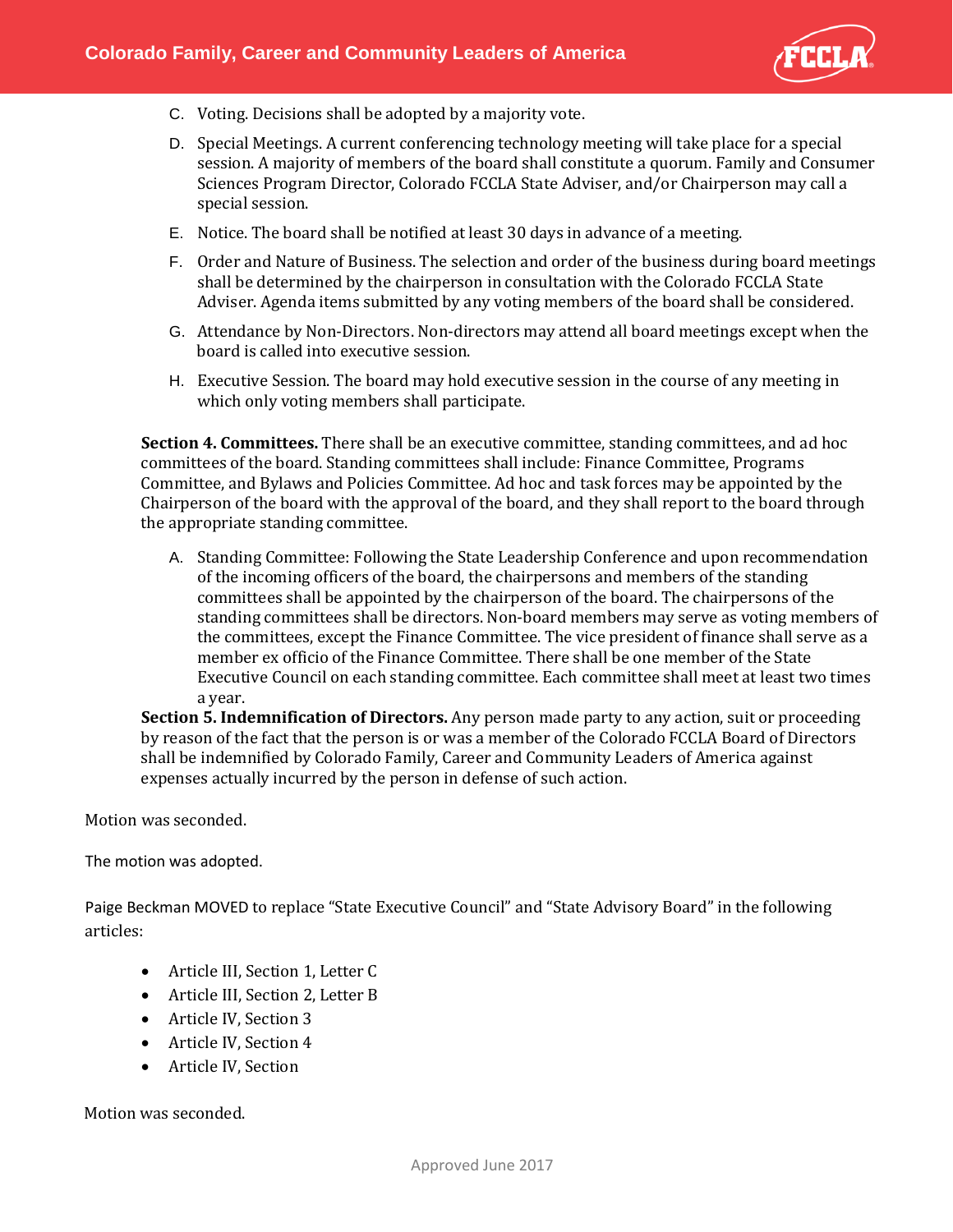

The motion was adopted.

Paige Beckman MOVED to add the following under Article VI:

• The State Advisory Board and the Colorado FCCLA Board of Directors are interdependent in matters of program development, program implementation and public relations. The State Advisory Board and the Colorado FCCLA Board of Directors are recognized in these bylaws as the two key decision making bodies of the state organization. The State Advisory Board and the Colorado FCCLA Board of Directors shall meet jointly to discuss matters of common interest. Official business to be presented to delegates at the State Leadership Conference shall be discussed jointly by the State Advisory Board and the Colorado FCCLA Board of Directors prior to Colorado FCCLA Board of Directors' approval.

Motion was seconded.

The motion was adopted.

Paige Beckman MOVED to add "and Colorado FCCLA Board of Directors" after State Advisory Board in Article VIII.

Motion was seconded.

The motion was adopted.

Paige Beckman MOVED to replace FCCLA State Advisory Board in Article VI, Section 1, Letter F District Consultants representing the 10 geographic FCCLA districts.

Motion was seconded.

The motion was adopted.

Paige Beckman MOVED to add "Letter H. One Family and Consumer Sciences middle school adviser" to Article VI, Section 1.

Motion was seconded.

The motion was adopted.

Paige Beckman MOVED to add "Letter I. One Culinary Food Events Committee representative" to Article VI, Section 1.

Motion was seconded.

The motion was adopted.